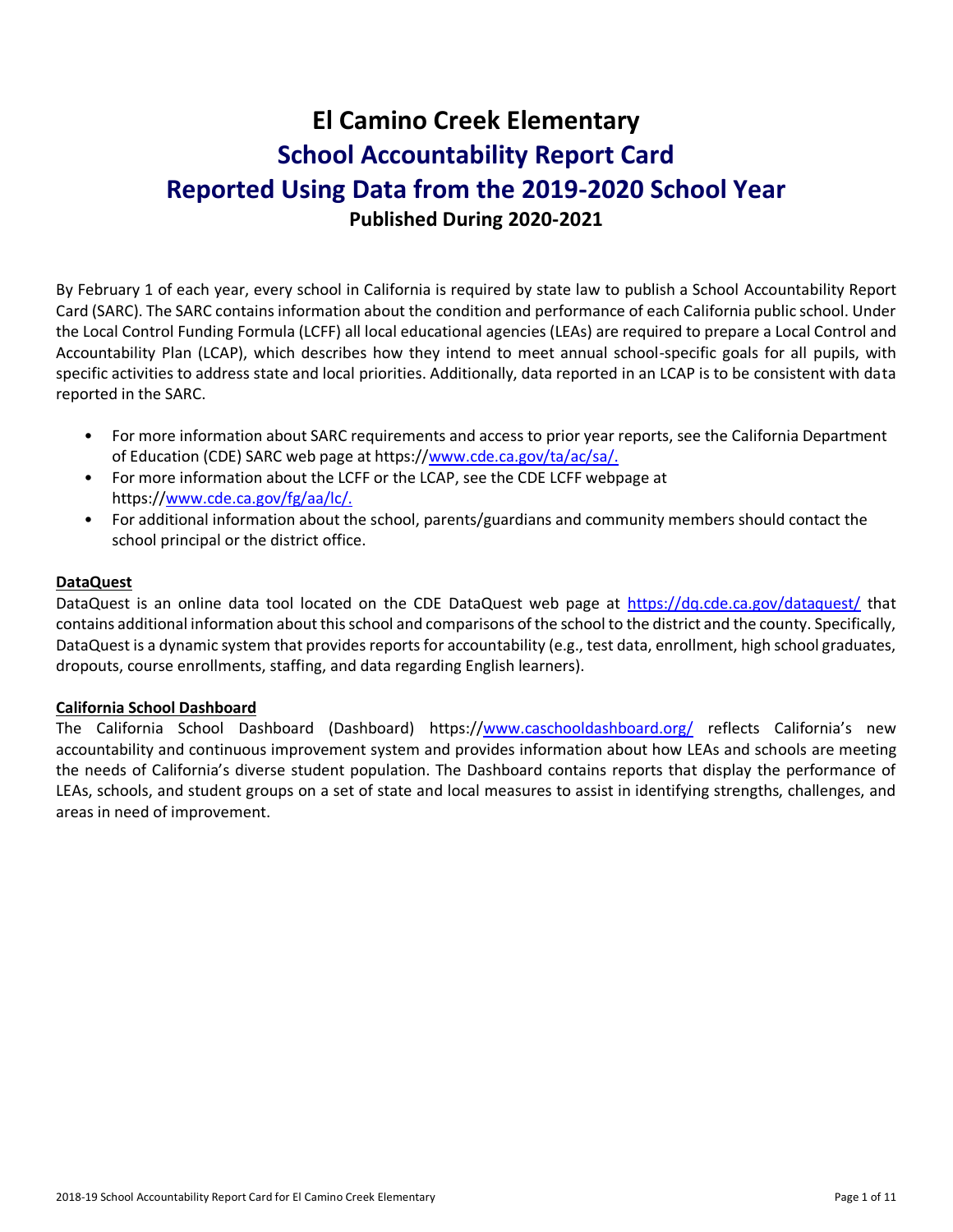# **About This School**

#### **School Contact Information (School Year 2020-2021)**

| <b>Entity</b>                            | <b>Contact Information</b>           |
|------------------------------------------|--------------------------------------|
| <b>School Name</b>                       | El Camino Creek Elementary           |
| <b>Street</b>                            | 7885 Paseo Aliso                     |
| City, State, Zip                         | Carlsbad, CA 92009                   |
| <b>Phone Number</b>                      | (760) 943-2051                       |
| Principal                                | Jodi Greenberger                     |
| <b>Email Address</b>                     | jodi.greenberger@eusd.net            |
| Website                                  | http://www.eusd.net/el-camino-creek/ |
| <b>County-District-School (CDS) Code</b> | 37 68080 6117709                     |

#### **District Contact Information (School Year 2020-2021)**

| <b>Entity</b>        | <b>Contact Information</b>                        |  |  |  |
|----------------------|---------------------------------------------------|--|--|--|
| <b>District Name</b> | <b>Encinitas Union Elementary School District</b> |  |  |  |
| Phone Number         | 760.944.4300                                      |  |  |  |
| Superintendent       | Andrée Grey                                       |  |  |  |
| <b>Email Address</b> | Andrée.Grey@eusd.net                              |  |  |  |
| Website              | www.eusd.net/pages/default.aspx                   |  |  |  |

#### **School Description and Mission Statement (School Year 2020-2021)**

El Camino Creek is a justice school in which children from all backgrounds are committed to promoting peace and to demonstrating a genuine respect for all. We support and engage all children, building on their individual strengths by integrating civics education, technology, garden, music, library, science, PE and art into the core subjects. We believe that students are most engaged when learning through hands-on experiences. We are a school in which all members of the school community contribute to the vision of their ideal school and in which they collaborate to achieve that dream. We are a school where ideas count and where students are educated for success in a global society.

#### **Student Enrollment by Grade Level (School Year 2019-2020)**

| <b>Grade Level</b>      | <b>Number of Students</b> |
|-------------------------|---------------------------|
| Kindergarten            | 81                        |
| Grade 1                 | 78                        |
| Grade 2                 | 71                        |
| Grade 3                 | 95                        |
| Grade 4                 | 105                       |
| Grade 5                 | 89                        |
| Grade 6                 | 81                        |
| <b>Total Enrollment</b> | 600                       |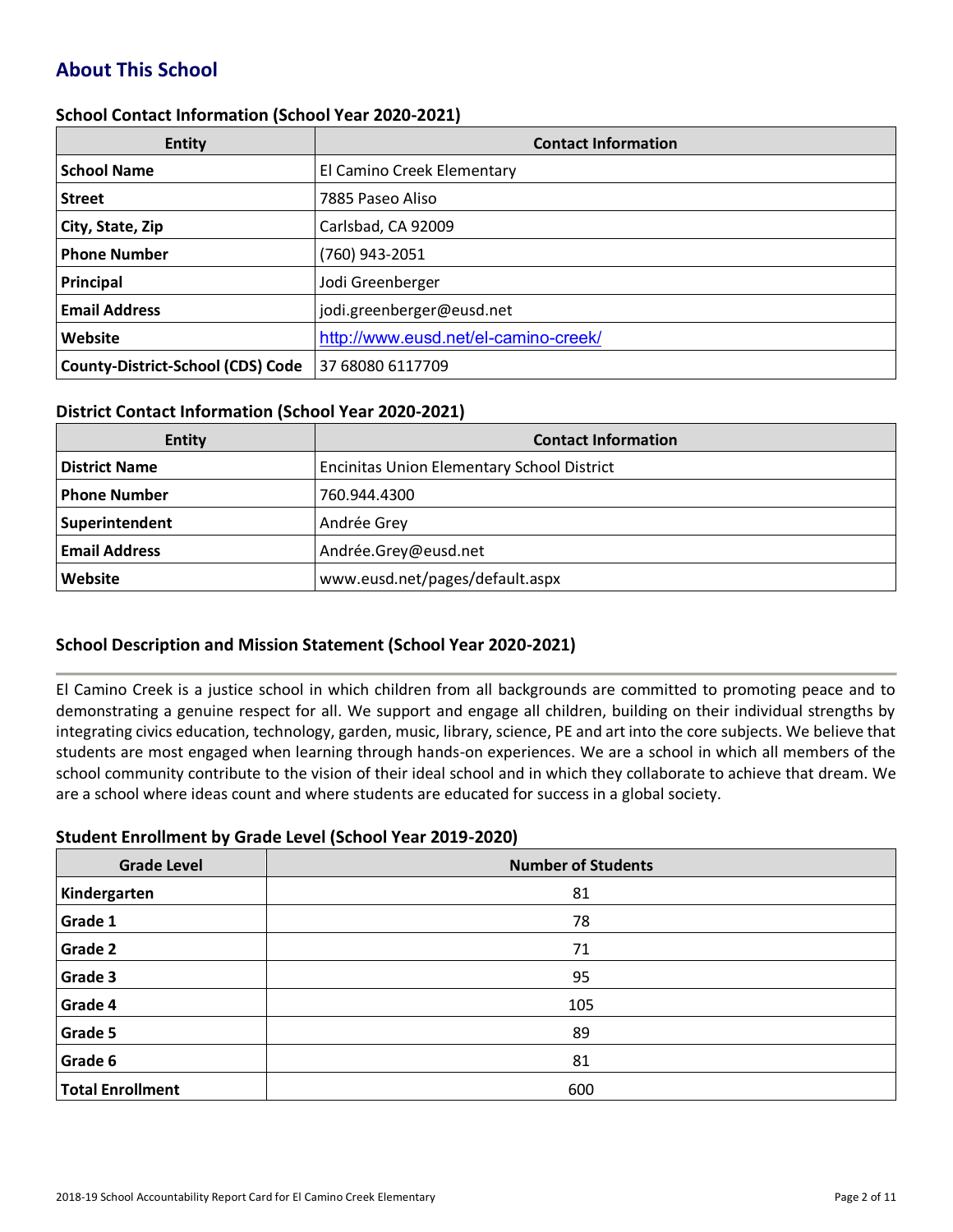# **Student Enrollment by Student Group (School Year 2019-2020)**

| <b>Student Group</b>                   | <b>Percent of Total Enrollment</b> |
|----------------------------------------|------------------------------------|
| <b>Black or African American</b>       | 0.8                                |
| American Indian or Alaska Native       | 0.5                                |
| Asian                                  | 5.2                                |
| <b>Filipino</b>                        | 0.5                                |
| <b>Hispanic or Latino</b>              | 8.8                                |
| White                                  | 78.2                               |
| <b>Two or More Races</b>               | 4.5                                |
| <b>Socioeconomically Disadvantaged</b> | 4.5                                |
| <b>English Learners</b>                | 1                                  |
| <b>Students with Disabilities</b>      | 12.3                               |
| <b>Foster Youth</b>                    | 0.3                                |
| <b>Homeless</b>                        |                                    |

# **A. Conditions of Learning**

#### **State Priority: Basic**

The SARC provides the following information relevant to the State priority: Basic (Priority 1):

- Degree to which teachers are appropriately assigned and fully credentialed in the subject area and for the pupils they are teaching;
- Pupils have access to standards-aligned instructional materials; and
- School facilities are maintained in good repair

# **Teacher Credentials**

| <b>Teachers</b>                                                    |    | <b>School</b><br>2019-20 | <b>School</b><br>2020-21 | <b>District</b><br>2020-21 |
|--------------------------------------------------------------------|----|--------------------------|--------------------------|----------------------------|
| <b>With Full Credential</b>                                        | 23 | 27                       | 27                       | 285                        |
| <b>Without Full Credential</b>                                     | 0  | 0                        |                          | Δ                          |
| Teaching Outside Subject Area of Competence (with full credential) |    |                          |                          |                            |

#### **Teacher Misassignments and Vacant Teacher Positions**

| Indicator                                             | 2018-19 | 2019-20 | 2020-21 |
|-------------------------------------------------------|---------|---------|---------|
| <b>Misassignments of Teachers of English Learners</b> |         |         |         |
| Total Teacher Misassignments*                         |         |         |         |
| <b>Vacant Teacher Positions</b>                       |         |         |         |

Note: "Misassignments" refers to the number of positions filled by teachers who lack legal authorization to teach that grade level, subject area, student group, etc. \*Total Teacher Misassignments includes the number of Misassignments of Teachers of English Learners.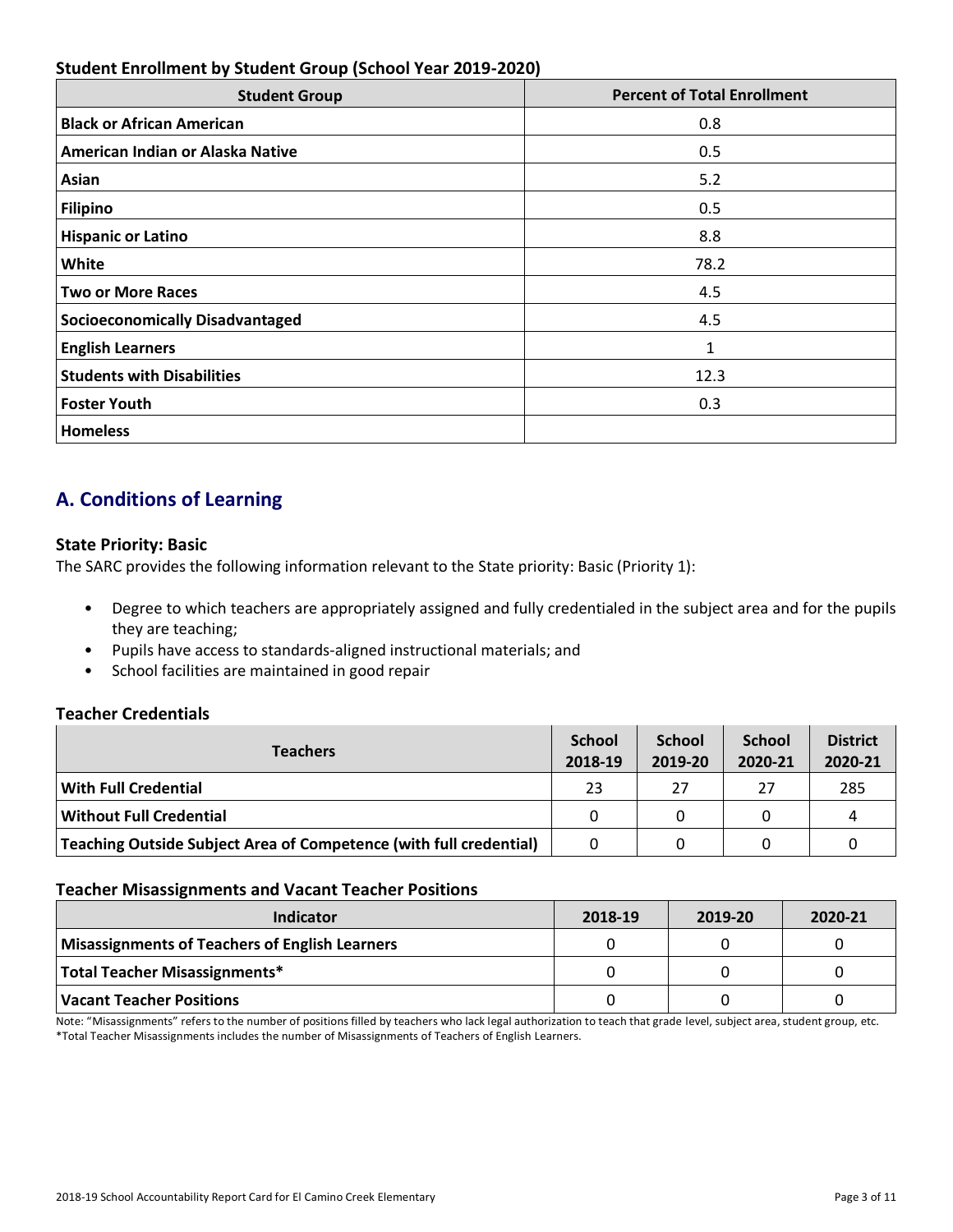# **Quality, Currency, Availability of Textbooks and Other Instructional Materials (School Year 2020-2021)**

**Year and month in which data were collected:** September, 2020

| <b>Subject</b>                | <b>Textbooks and Other Instructional</b><br><b>Materials/year of Adoption</b> | <b>From Most</b><br>Recent<br><b>Adoption?</b> | <b>Percent Students</b><br><b>Lacking Own</b><br><b>Assigned Copy</b> |  |
|-------------------------------|-------------------------------------------------------------------------------|------------------------------------------------|-----------------------------------------------------------------------|--|
| <b>Reading/Language Arts</b>  | National Geographic/2017                                                      | Yes                                            | 0                                                                     |  |
| <b>Mathematics</b>            | Scott Foresman-Addison Wesley/2009                                            | Yes                                            | 0                                                                     |  |
| <b>Science</b>                | Houghton Mifflin/2007                                                         | Yes                                            | 0                                                                     |  |
| <b>History-Social Science</b> | Harcourt/2006                                                                 | Yes                                            | 0                                                                     |  |

Note: Cells with N/A values do not require data.

# **School Facility Conditions and Planned Improvements**

El Camino Creek Elementary School provides a safe, clean environment for all students, staff and volunteers. The school facilities were built in 2000 and currently include the library, multi-purpose room, staff lounge, science lab, thirty-nine permanent classrooms, four portable classrooms, and two playgrounds. Improvements made in 2011-12: Replaced worn ramps to kindergarten cottages, all doors in the office building received new safety locks so as to be able to secure doors in an intruder incident, rooms 202 and 215 and the 500 building classrooms received safety bars on doors, and the ECC garden area underwent a complete revitalization as a part of our Green Team work in 2012–13. In 2014, the garden area was expanded further, to include new shaded areas for studying and to allow for further experimentation beds and planting. In 2017, all classrooms, offie and MPR received new carpeting.

District maintenance supervisors are proactive and conduct inspections at school sites on a continual basis. Repairs necessary to keep the school in good repair and working order are completed in a timely manner. A work order process is used to ensure efficient service and that emergency repairs are given the highest priority. District maintenance has indicated that 100% of all toilets on school grounds are in working order.

All schools within the Encinitas Union School District will have various site upgrades during the next 3-5 years based on the Capital Facilities and Technology Plan submitted as a component of Proposition P that was passed by the voters in November 2010.

# **School Facility Good Repair Status**

Using the **most recently collected** FIT data (or equivalent), provide the following:

- Determination of repair status for systems listed
- Description of any needed maintenance to ensure good repair
- The year and month in which the data were collected
- The rate for each system inspected
- The overall rating

#### **Year and month of the most recent FIT report:** February 18, 2020

| System Inspected                              | Rating | <b>Repair Needed and Action Taken or Planned</b> |
|-----------------------------------------------|--------|--------------------------------------------------|
| Systems: Gas Leaks,<br>Mechanical/HVAC, Sewer | Good   |                                                  |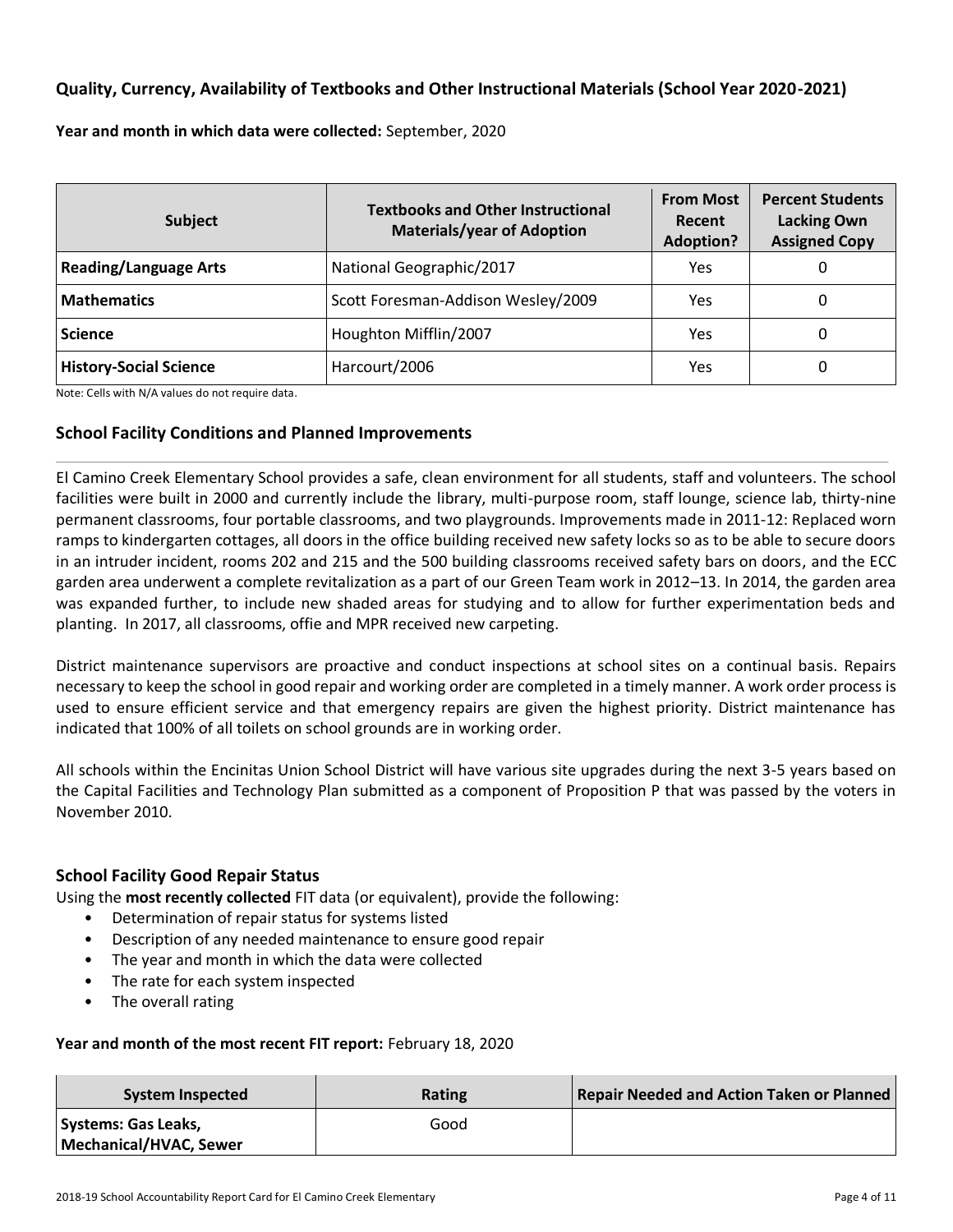| <b>System Inspected</b>                                                              | <b>Rating</b> | <b>Repair Needed and Action Taken or Planned</b> |
|--------------------------------------------------------------------------------------|---------------|--------------------------------------------------|
| <b>Interior: Interior Surfaces</b>                                                   | Good          |                                                  |
| <b>Cleanliness: Overall Cleanliness,</b><br><b>Pest/ Vermin Infestation</b>          | Good          |                                                  |
| <b>Electrical: Electrical</b>                                                        | Good          |                                                  |
| <b>Restrooms/Fountains: Restrooms,</b><br><b>Sinks/Fountains</b>                     | Good          |                                                  |
| <b>Safety: Fire Safety, Hazardous</b><br><b>Materials</b>                            | Good          |                                                  |
| <b>Structural: Structural Damage,</b><br><b>Roofs</b>                                | Good          |                                                  |
| <b>External: Playground/School</b><br>Grounds, Windows/<br><b>Doors/Gates/Fences</b> | Good          |                                                  |
| <b>Overall Rating</b>                                                                | Exemplary     |                                                  |

# **B. Pupil Outcomes**

### **State Priority: Pupil Achievement**

The SARC provides the following information relevant to the State priority: Pupil Achievement (Priority 4):

- **Statewide assessments** (i.e., California Assessment of Student Performance and Progress [CAASPP] System, which includes the Smarter Balanced Summative Assessments for students in the general education population and the California Alternate Assessments [CAAs] for English language arts/literacy [ELA] and mathematics given in grades three through eight and grade eleven. Only eligible students may participate in the administration of the CAAs. CAAs items are aligned with alternate achievement standards, which are linked with the Common Core State Standards [CCSS] for students with the most significant cognitive disabilities); and
- The percentage of students who have successfully completed courses that satisfy the requirements for entrance to the University of California and the California State University, or career technical education sequences or programs of study.

# **CAASPP Test Results in ELA and Mathematics for All Students Grades Three through Eight and Grade Eleven**

| <b>Subject</b>                                                       | <b>School</b><br>2018-19 | <b>School</b><br>2019-20 | <b>District</b><br>2018-19 | <b>District</b><br>2019-20 | <b>State</b><br>2018-19 | <b>State</b><br>2019-20 |
|----------------------------------------------------------------------|--------------------------|--------------------------|----------------------------|----------------------------|-------------------------|-------------------------|
| <b>English Language Arts/Literacy</b><br>$\vert$ (grades 3-8 and 11) | 77                       | N/A                      | 75                         | N/A                        | 50                      | N/A                     |
| <b>Mathematics</b><br>$\vert$ (grades 3-8 and 11)                    | 77                       | N/A                      | 71                         | N/A                        | 39                      | N/A                     |

Note: Cells with N/A values do not require data.

Note: The 2019-2020 data are not available. Due to the COVID-19 pandemic, Executive Order N-30-20 was issued which waived the requirement for statewide testing for the 2019-2020 school year.

Note: Percentages are not calculated when the number of students tested is ten or less, either because the number of students in this category is too small for statistical accuracy or to protect student privacy.

Note: ELA and mathematics test results include the Smarter Balanced Summative Assessment and the CAA. The "Percent Met or Exceeded" is calculated by taking the total number of students who met or exceeded the standard on the Smarter Balanced Summative Assessment plus the total number of students who met the standard (i.e., achieved Level 3-Alternate) on the CAAs divided by the total number of students who participated in both assessments.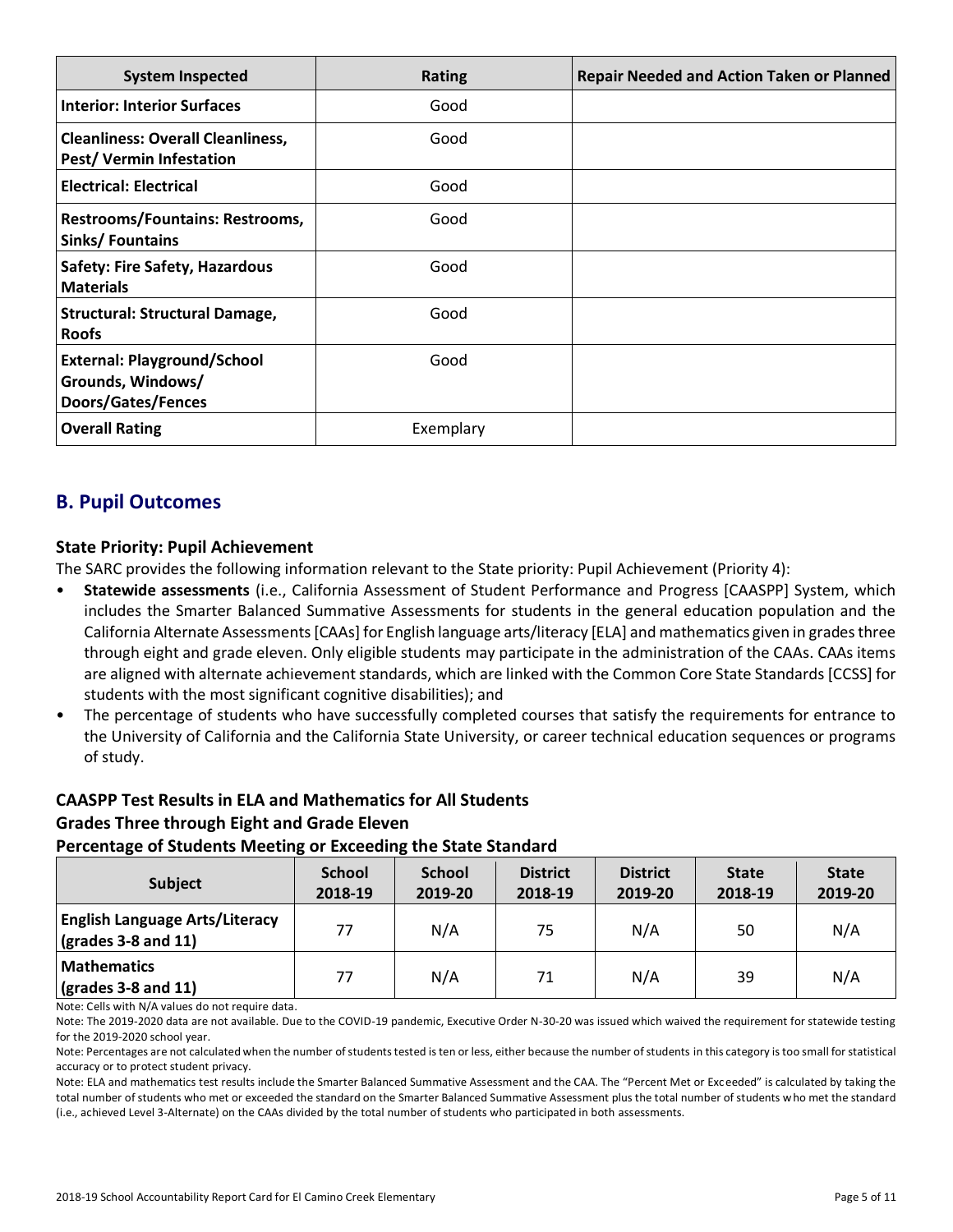# **CAASPP Test Results in ELA by Student Group Grades Three through Eight and Grade Eleven (School Year 2019-2020)**

| <b>Student Group</b>                                 | <b>Total</b><br><b>Enrollment</b> | <b>Number</b><br><b>Tested</b> | Percent<br><b>Tested</b> | Percent<br><b>Not</b><br><b>Tested</b> | Percent<br>Met or<br><b>Exceeded</b> |
|------------------------------------------------------|-----------------------------------|--------------------------------|--------------------------|----------------------------------------|--------------------------------------|
| <b>All Students</b>                                  | N/A                               | N/A                            | N/A                      | N/A                                    | N/A                                  |
| <b>Male</b>                                          | N/A                               | N/A                            | N/A                      | N/A                                    | N/A                                  |
| Female                                               | N/A                               | N/A                            | N/A                      | N/A                                    | N/A                                  |
| <b>Black or African American</b>                     | N/A                               | N/A                            | N/A                      | N/A                                    | N/A                                  |
| American Indian or Alaska Native                     | N/A                               | N/A                            | N/A                      | N/A                                    | N/A                                  |
| Asian                                                | N/A                               | N/A                            | N/A                      | N/A                                    | N/A                                  |
| <b>Filipino</b>                                      | N/A                               | N/A                            | N/A                      | N/A                                    | N/A                                  |
| <b>Hispanic or Latino</b>                            | N/A                               | N/A                            | N/A                      | N/A                                    | N/A                                  |
| <b>Native Hawaiian or Pacific Islander</b>           | N/A                               | N/A                            | N/A                      | N/A                                    | N/A                                  |
| <b>White</b>                                         | N/A                               | N/A                            | N/A                      | N/A                                    | N/A                                  |
| <b>Two or More Races</b>                             | N/A                               | N/A                            | N/A                      | N/A                                    | N/A                                  |
| <b>Socioeconomically Disadvantaged</b>               | N/A                               | N/A                            | N/A                      | N/A                                    | N/A                                  |
| <b>English Learners</b>                              | N/A                               | N/A                            | N/A                      | N/A                                    | N/A                                  |
| <b>Students with Disabilities</b>                    | N/A                               | N/A                            | N/A                      | N/A                                    | N/A                                  |
| <b>Students Receiving Migrant Education Services</b> | N/A                               | N/A                            | N/A                      | N/A                                    | N/A                                  |
| <b>Foster Youth</b>                                  | N/A                               | N/A                            | N/A                      | N/A                                    | N/A                                  |
| <b>Homeless</b>                                      | N/A                               | N/A                            | N/A                      | N/A                                    | N/A                                  |

Note: Cells with N/A values do not require data.

Note: The 2019-2020 data are not available. Due to the COVID-19 pandemic, Executive Order N-30-20 was issued which waived the requirement for statewide testing for the 2019-2020 school year.

# **CAASPP Test Results in Mathematics by Student Group Grades Three through Eight and Grade Eleven (School Year 2019-2020)**

| <b>Student Group</b>             | <b>Total</b><br><b>Enrollment</b> | <b>Number</b><br><b>Tested</b> | Percent<br><b>Tested</b> | Percent<br><b>Not</b><br><b>Tested</b> | Percent<br>Met or<br><b>Exceeded</b> |
|----------------------------------|-----------------------------------|--------------------------------|--------------------------|----------------------------------------|--------------------------------------|
| <b>All Students</b>              | N/A                               | N/A                            | N/A                      | N/A                                    | N/A                                  |
| <b>Male</b>                      | N/A                               | N/A                            | N/A                      | N/A                                    | N/A                                  |
| Female                           | N/A                               | N/A                            | N/A                      | N/A                                    | N/A                                  |
| <b>Black or African American</b> | N/A                               | N/A                            | N/A                      | N/A                                    | N/A                                  |
| American Indian or Alaska Native | N/A                               | N/A                            | N/A                      | N/A                                    | N/A                                  |
| Asian                            | N/A                               | N/A                            | N/A                      | N/A                                    | N/A                                  |
| <b>Filipino</b>                  | N/A                               | N/A                            | N/A                      | N/A                                    | N/A                                  |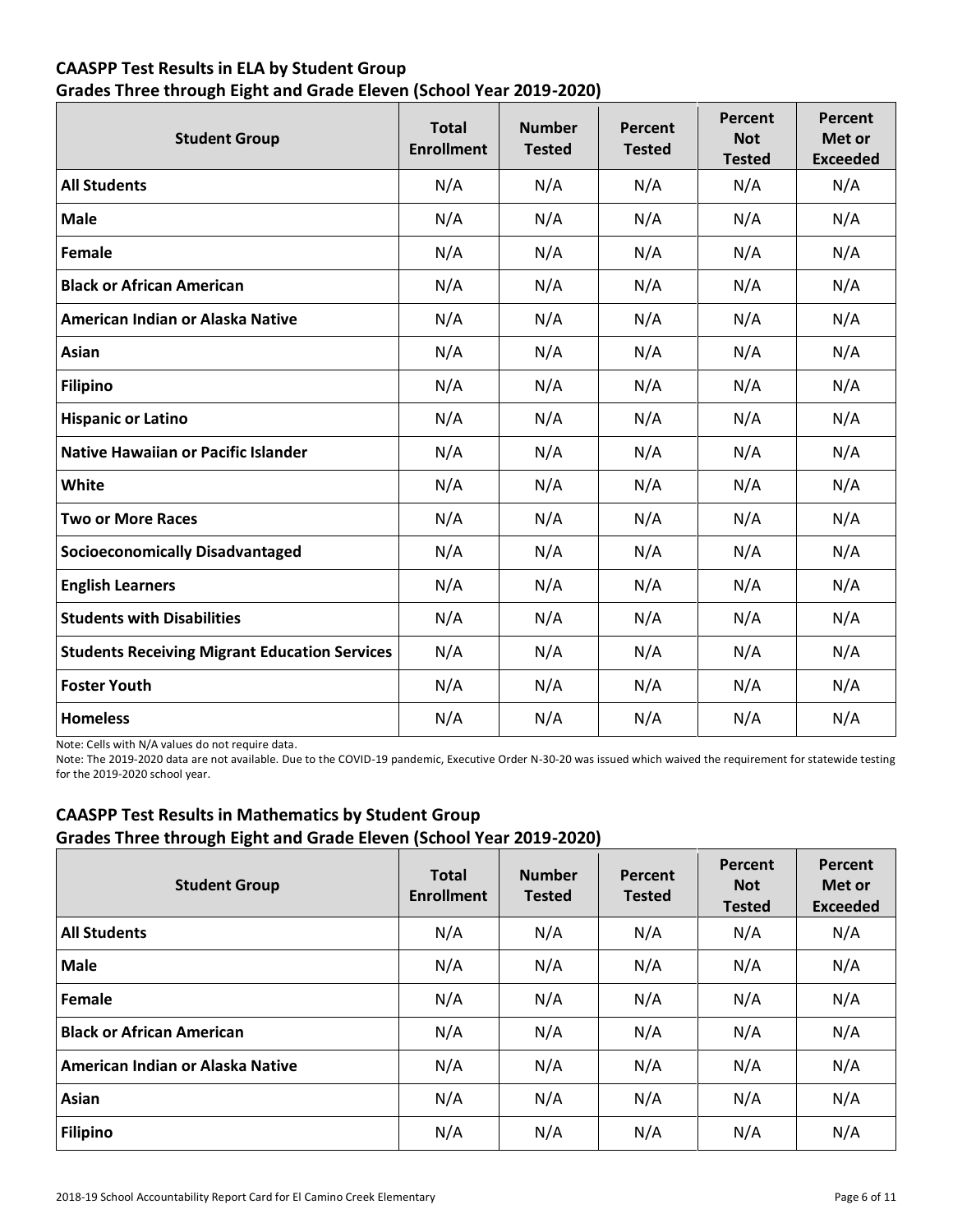| <b>Student Group</b>                                 | <b>Total</b><br><b>Enrollment</b> | <b>Number</b><br><b>Tested</b> | Percent<br><b>Tested</b> | Percent<br><b>Not</b><br><b>Tested</b> | <b>Percent</b><br>Met or<br><b>Exceeded</b> |
|------------------------------------------------------|-----------------------------------|--------------------------------|--------------------------|----------------------------------------|---------------------------------------------|
| <b>Hispanic or Latino</b>                            | N/A                               | N/A                            | N/A                      | N/A                                    | N/A                                         |
| Native Hawaiian or Pacific Islander                  | N/A                               | N/A                            | N/A                      | N/A                                    | N/A                                         |
| White                                                | N/A                               | N/A                            | N/A                      | N/A                                    | N/A                                         |
| <b>Two or More Races</b>                             | N/A                               | N/A                            | N/A                      | N/A                                    | N/A                                         |
| <b>Socioeconomically Disadvantaged</b>               | N/A                               | N/A                            | N/A                      | N/A                                    | N/A                                         |
| <b>English Learners</b>                              | N/A                               | N/A                            | N/A                      | N/A                                    | N/A                                         |
| <b>Students with Disabilities</b>                    | N/A                               | N/A                            | N/A                      | N/A                                    | N/A                                         |
| <b>Students Receiving Migrant Education Services</b> | N/A                               | N/A                            | N/A                      | N/A                                    | N/A                                         |
| <b>Foster Youth</b>                                  | N/A                               | N/A                            | N/A                      | N/A                                    | N/A                                         |
| <b>Homeless</b>                                      | N/A                               | N/A                            | N/A                      | N/A                                    | N/A                                         |

Note: Cells with N/A values do not require data.

Note: The 2019-2020 data are not available. Due to the COVID-19 pandemic, Executive Order N-30-20 was issued which waived the requirement for statewide testing for the 2019-2020 school year.

# **CAASPP Test Results in Science for All Students Grades Five, Eight, and High School**

#### **Percentage of Students Meeting or Exceeding the State Standard**

| <b>Subject</b>                        | <b>School</b> | <b>School</b> | <b>District</b> | <b>District</b> | <b>State</b> | <b>State</b> |
|---------------------------------------|---------------|---------------|-----------------|-----------------|--------------|--------------|
|                                       | 2018-19       | 2019-20       | 2018-19         | 2019-20         | 2018-19      | 2019-20      |
| Science (grades 5, 8 and high school) | 73            | N/A           | 59              | N/A             | 30           | N/A          |

Note: Cells with N/A values do not require data.

Note: The 2019-2020 data are not available. Due to the COVID-19 pandemic, Executive Order N-30-20 was issued which waived the requirement for statewide testing for the 2019-2020 school year.

Note: The new California Science Test (CAST) was first administered operationally in the 2018-2019 school year.

#### **State Priority: Other Pupil Outcomes**

The SARC provides the following information relevant to the State priority: Other Pupil Outcomes (Priority 8):

Pupil outcomes in the subject areas of physical education.

#### **California Physical Fitness Test Results (School Year 2019-2020)**

| Grade Level | <b>Percentage of Students</b><br><b>Meeting Four of Six</b><br><b>Fitness Standards</b> |     | <b>Percentage of Students</b><br><b>Meeting Six of Six</b><br><b>Fitness Standards</b> |  |  |
|-------------|-----------------------------------------------------------------------------------------|-----|----------------------------------------------------------------------------------------|--|--|
|             | N/A                                                                                     | N/A | N/A                                                                                    |  |  |
|             | N/A                                                                                     | N/A | N/A                                                                                    |  |  |
| q           | N/A                                                                                     | N/A | N/A                                                                                    |  |  |

Note: Cells with N/A values do not require data.

Note: The 2019–2020 data are not available. Due to the COVID-19 pandemic, Executive Order N-56-20 was issued which waived the requirement to administer the physical fitness performance test for the 2019–2020 school year.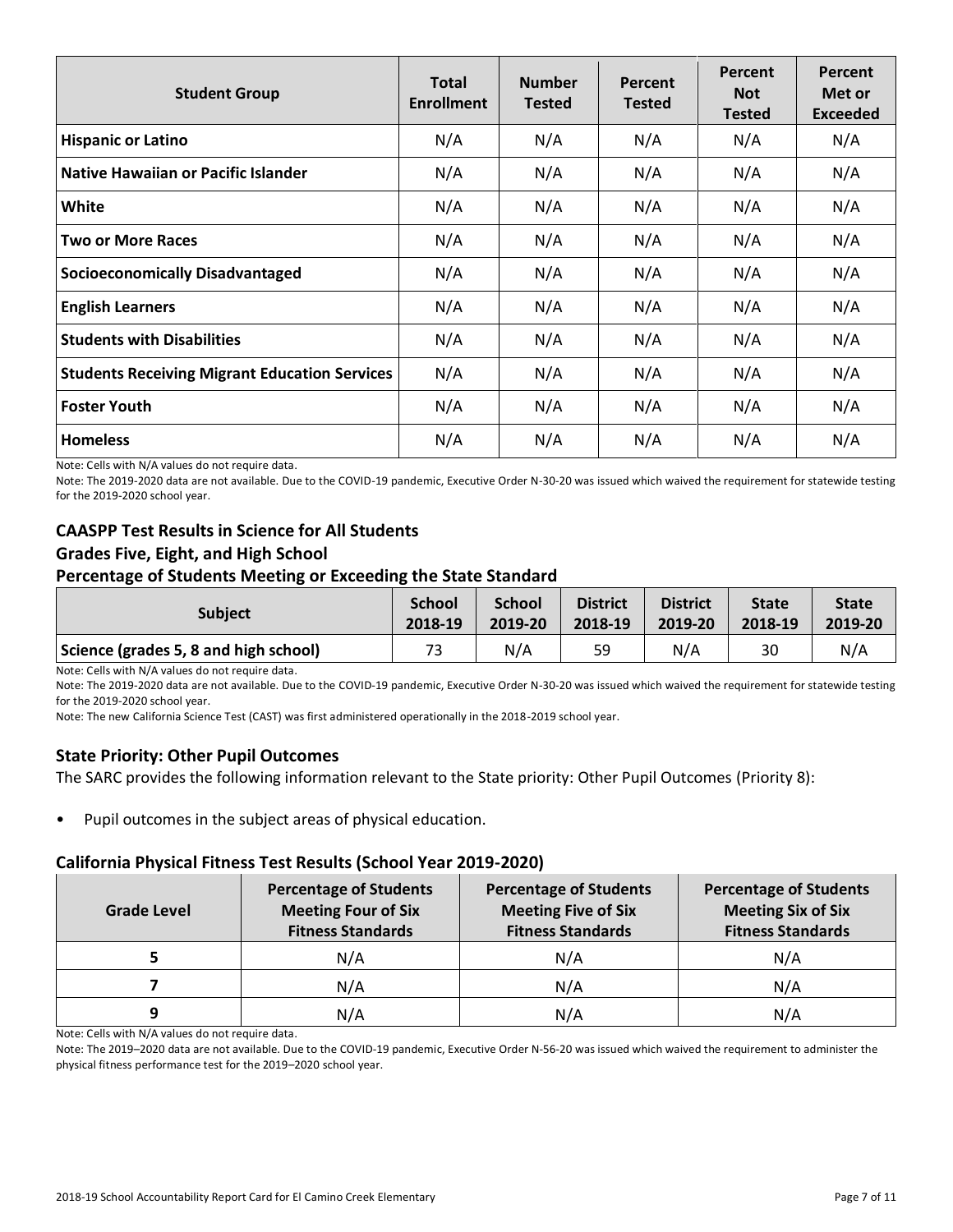# **C. Engagement**

### **State Priority: Parental Involvement**

The SARC provides the following information relevant to the State priority: Parental Involvement (Priority 3):

• Efforts the school district makes to seek parent input in making decisions for the school district and each school site

### **Opportunities for Parental Involvement (School Year 2020-2021)**

Parents and the community are very supportive of the educational programs at El Camino Creek Elementary School. Numerous programs and activities are enriched by the generous contributions made by many organizations, businesses and restaurants.

El Camino Creek Elementary School offers a variety of events, programs, and activities throughout the school year for parents to become actively involved in their child's school and education, from our annual book fair to Family Movie Nights and ice cream socials. We have a Classroom Courtroom, Jog-a-thon, Dads' Club, Honor Choir, Book Club, Robotics Club, Playground Partners, Odyssey of the Mind program, Garden Science using Life Lab Curriculum and many more opportunities for parents to volunteer.

### **State Priority: School Climate**

The SARC provides the following information relevant to the State priority: School Climate (Priority 6):

- Pupil suspension rates;
- Pupil expulsion rates; and
- Other local measures on the sense of safety.

#### **Suspensions and Expulsions**

#### **(data collected between July through June, each full school year respectively)**

| Rate              | <b>School</b><br>2017-18 | <b>School</b><br>2018-19 | <b>District</b><br>2017-18 | <b>District</b><br>2018-19 | <b>State</b><br>2017-18 | <b>State</b><br>2018-19 |
|-------------------|--------------------------|--------------------------|----------------------------|----------------------------|-------------------------|-------------------------|
| Suspensions       | 0.2                      | 0.7                      | 0.4                        | 0.2                        | 3.5                     | 3.5                     |
| <b>Expulsions</b> | 0.0                      | 0.0                      | 0.0                        | 0.0                        | 0.1                     | 0.1                     |

#### **Suspensions and Expulsions for School Year 2019-2020 Only**

# **(data collected between July through February, partial school year due to the COVID-19 pandemic)**

| Rate               | <b>School</b><br>2019-20 | <b>District</b><br>2019-20 | <b>State</b><br>2019-20 |
|--------------------|--------------------------|----------------------------|-------------------------|
| <b>Suspensions</b> |                          | 10                         |                         |
| <b>Expulsions</b>  |                          |                            |                         |

Note: The 2019-2020 suspensions and expulsions rate data are not comparable to prior year data because the 2019-2020 school year is a partial school year due to the COVID-19 crisis. As such, it would be inappropriate to make any comparisons in rates of suspensions and expulsions in the 2019-2020 school year compared to prior years.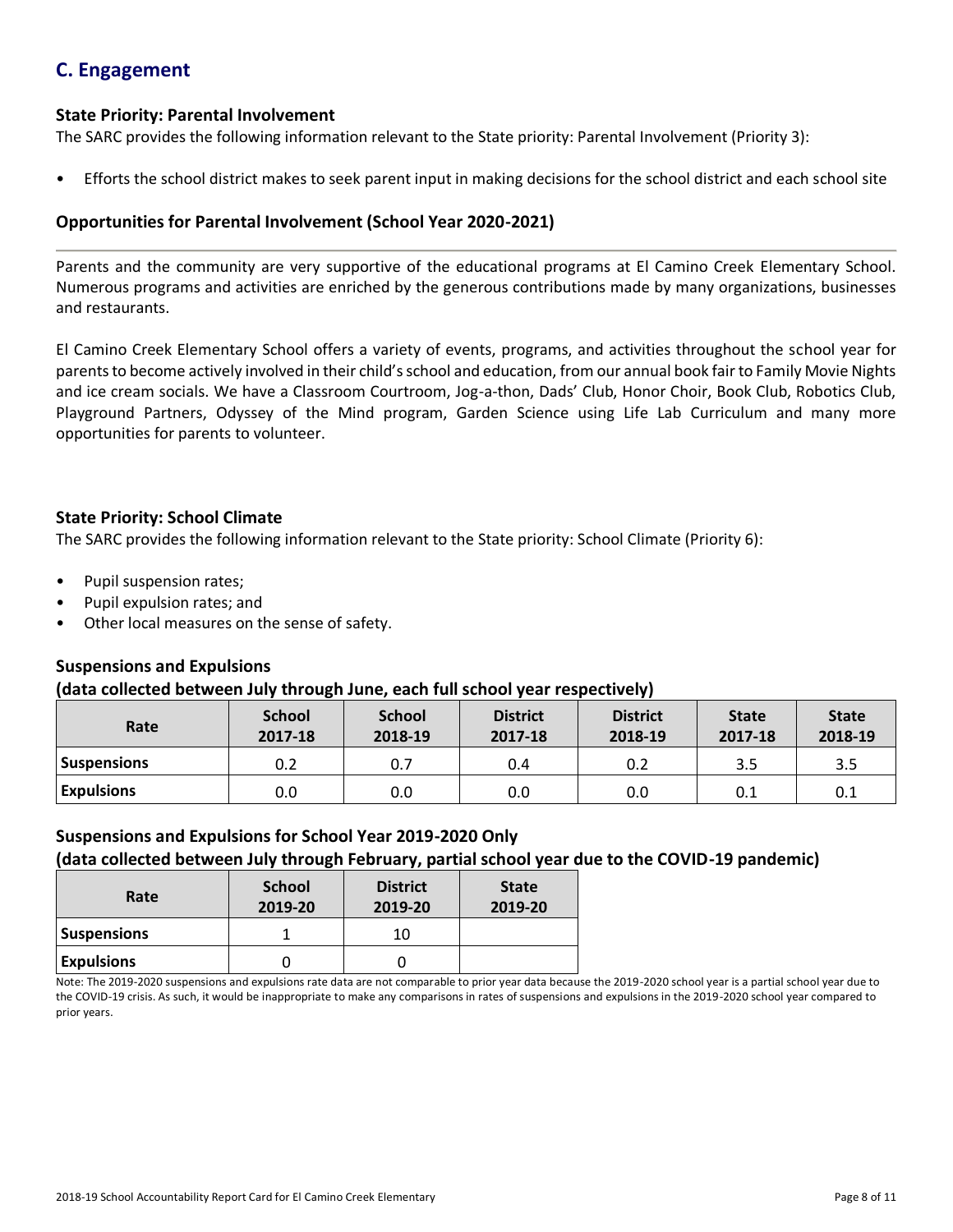# **School Safety Plan (School Year 2020-2021)**

Maintaining a safe, clean, and orderly environment is a top priority and essential to teaching and learning. The Comprehensive School Safety Plan (CSSP) is developed by El Camino Creek Elementary in consultation with local law enforcement/emergency preparedness staff, School Site Council (SSC) and Administrative Services in order to comply with Senate Bill 187. The CSSP includes: Annual Schools Safety Data, School Safety Policies and Procedures, Emergency Preparedness Procedures, and Emergency Plans and Protocols. It was most recently updated and reviewed in October 2020 and accepted by the Board of Trustees in November 2020.

We conduct regularly scheduled safety drills including fire, shelter-in-place, lockdown and earthquake. We practice evacuation procedures for fire, procedures for disaster preparedness, and to be ready to respond to the possibility of strangers or dangers on campus. Our district maintenance and site custodial personnel routinely check all play equipment for safety and make recommendations for proactive maintenance. To ensure safety during instructional hours, the perimeter gates of the site are locked immediately after entry each morning and reopened only at dismissal. During school hours, all visitors are required to present an ID for processing via our Raptor Visitor System. Additionally, our site is alarmed during non-school hours. To monitor all school sites, each school is equipped with surveillance cameras. We have a strong partnership with the San Diego County Sheriff's Department North Coastal Station in Encinitas, the Carlsbad Police Department and our Carlsbad School Resource Officers. All staff takes pride in our school and work together to maintain a well-kept and safe facility.

# **D. Other SARC Information**

The information in this section is required to be in the SARC but is not included in the state priorities for LCFF.

| Grade<br>Level | Average<br><b>Class</b><br><b>Size</b> | # of<br><b>Size</b><br>$1 - 20$ | # of<br><b>Size</b><br>$21 - 32$ | # of<br> Classes* Classes* Classes* <br><b>Size</b><br>$33+$ | Average<br><b>Class</b><br><b>Size</b> | # of<br><b>Size</b><br>$1 - 20$ | # of<br>$ {\sf Classes*} {\sf Classes*} $<br><b>Size</b><br>$21 - 32$ | # of<br><b>Size</b><br>$33+$ | <b>Average</b><br><b>Class</b><br><b>Size</b> | # of<br><b>Size</b><br>$1 - 20$ | # of<br><b>Size</b><br>21-32 | 2017-18  2017-18  2017-18  2017-18  2018-19  2018-19  2018-19  2018-19  2019-20  2019-20  2019-20  2019-20 <br># of<br> Classes* Classes* Classes* <br><b>Size</b><br>$33+$ |
|----------------|----------------------------------------|---------------------------------|----------------------------------|--------------------------------------------------------------|----------------------------------------|---------------------------------|-----------------------------------------------------------------------|------------------------------|-----------------------------------------------|---------------------------------|------------------------------|-----------------------------------------------------------------------------------------------------------------------------------------------------------------------------|
| К              | 20                                     | $\mathbf{3}$                    |                                  |                                                              | 25                                     |                                 | 3                                                                     | 3                            | 20                                            |                                 | $\mathbf{1}$                 |                                                                                                                                                                             |
| 1              | 23                                     |                                 | 4                                |                                                              | 23                                     |                                 | 3                                                                     |                              | 25                                            | 1                               | $\mathcal{P}$                |                                                                                                                                                                             |
| $\overline{2}$ | 24                                     |                                 | 4                                |                                                              | 22                                     |                                 | 4                                                                     |                              | 24                                            | 3                               |                              |                                                                                                                                                                             |
| 3              | 21                                     | $\mathbf{1}$                    | 3                                |                                                              | 23                                     | 1                               | 4                                                                     |                              | 24                                            |                                 | 4                            |                                                                                                                                                                             |
| 4              | 28                                     |                                 | 3                                |                                                              | 31                                     |                                 | $\overline{2}$                                                        |                              | 26                                            | 1                               | 3                            |                                                                                                                                                                             |
| 5              | 31                                     |                                 | $\overline{2}$                   |                                                              | 30                                     |                                 | $\overline{2}$                                                        |                              | 22                                            | $\overline{2}$                  | $\overline{2}$               |                                                                                                                                                                             |
| 6              | 31                                     |                                 | 3                                |                                                              | 31                                     |                                 | 3                                                                     |                              | 27                                            | 1                               | $\overline{2}$               |                                                                                                                                                                             |
| Other**        | 29                                     |                                 | $\mathbf{1}$                     |                                                              | 31                                     |                                 |                                                                       |                              |                                               |                                 |                              |                                                                                                                                                                             |

### **Average Class Size and Class Size Distribution (Elementary)**

\*Number of classes indicates how many classes fall into each size category (a range of total students per class).

\*\* "Other" category is for multi-grade level classes.

# **Ratio of Pupils to Academic Counselor (School Year 2019-2020)**

| <b>Title</b>         | Ratio |
|----------------------|-------|
| Academic Counselors* |       |

\*One full time equivalent (FTE) equals one staff member working full time; one FTE could also represent two staff members who each work 50 percent of full time.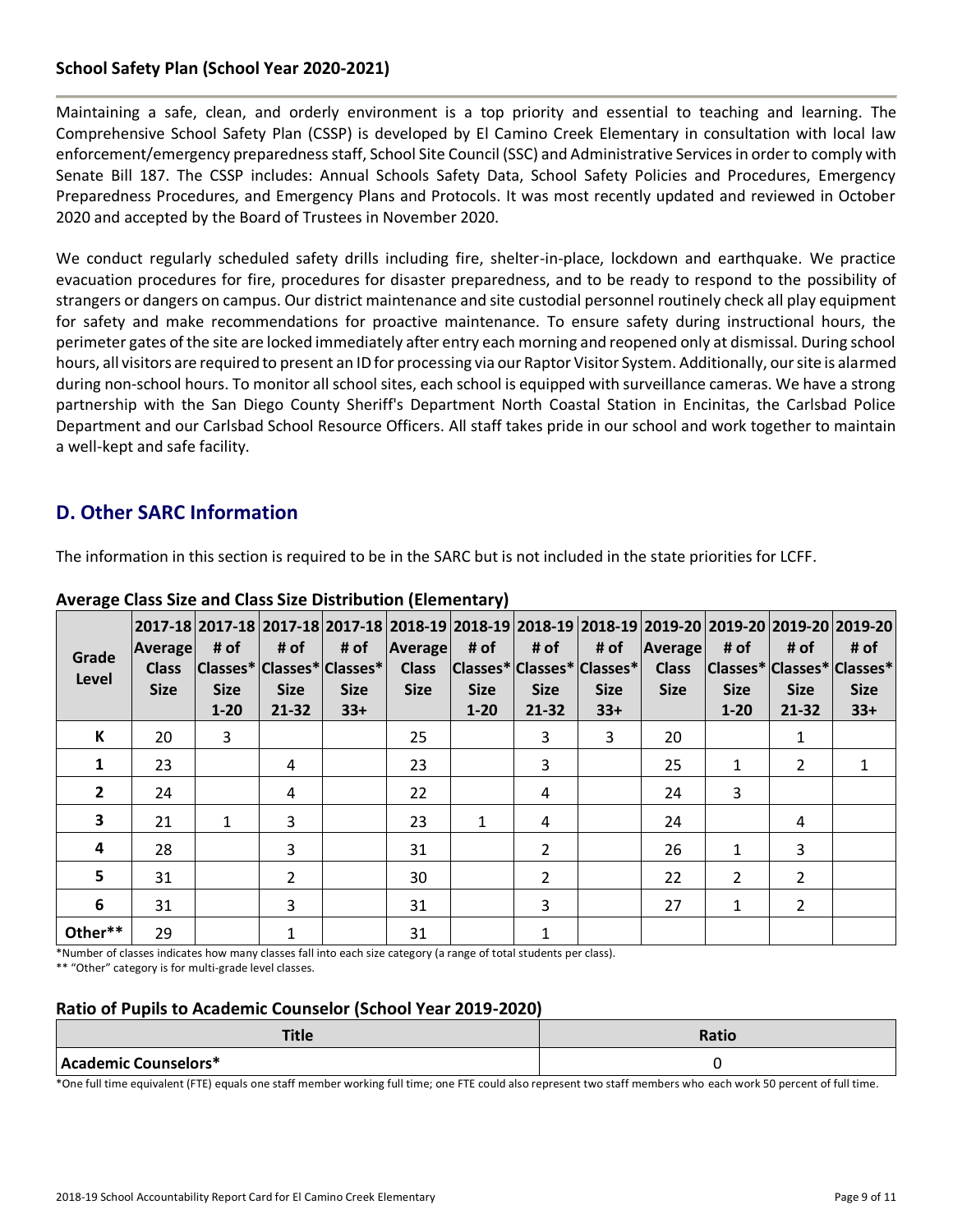# **Student Support Services Staff (School Year 2019-2020)**

| <b>Title</b>                                                         | Number of FTE*<br><b>Assigned to School</b> |  |
|----------------------------------------------------------------------|---------------------------------------------|--|
| <b>Counselor (Academic, Social/Behavioral or Career Development)</b> |                                             |  |
| Library Media Teacher (Librarian)                                    |                                             |  |
| Library Media Services Staff (Paraprofessional)                      |                                             |  |
| Psychologist                                                         |                                             |  |
| <b>Social Worker</b>                                                 |                                             |  |
| <b>Nurse</b>                                                         |                                             |  |
| Speech/Language/Hearing Specialist                                   |                                             |  |
| <b>Resource Specialist (non-teaching)</b>                            |                                             |  |
| <b>Other</b>                                                         | 3                                           |  |

\*One Full Time Equivalent (FTE) equals one staff member working full time; one FTE could also represent two staff members who each work 50 percent of full time.

# **Expenditures Per Pupil and School Site Teacher Salaries (Fiscal Year 2018-2019)**

| Level                                                | <b>Total</b><br><b>Expenditures</b><br><b>Per Pupil</b> | <b>Expenditures</b><br><b>Per Pupil</b><br>(Restricted) | <b>Expenditures</b><br><b>Per Pupil</b><br>(Unrestricted) | Average<br><b>Teacher</b><br><b>Salary</b> |
|------------------------------------------------------|---------------------------------------------------------|---------------------------------------------------------|-----------------------------------------------------------|--------------------------------------------|
| <b>School Site</b>                                   | \$11,216.02                                             | \$2,111.57                                              | \$9,104.45                                                | \$87,192.00                                |
| <b>District</b>                                      | N/A                                                     | N/A                                                     | \$9,160.13                                                | \$84,529                                   |
| <b>Percent Difference - School Site and District</b> | N/A                                                     | N/A                                                     | $-0.6$                                                    | 3.1                                        |
| <b>State</b>                                         | N/A                                                     | N/A                                                     | \$7,750                                                   | \$84,183                                   |
| <b>Percent Difference - School Site and State</b>    | N/A                                                     | N/A                                                     | 16.1                                                      | 3.5                                        |

Note: Cells with N/A values do not require data.

# **Types of Services Funded (Fiscal Year 2019-2020)**

In addition to general fund State funding, Encinitas Union School District receives State and Federal categorical funding for special programs that include categorical, special education and support programs such as Special Education, Title I, Title II and Title III, where applicable, Mental Health and Instructional Materials.

#### **Teacher and Administrative Salaries (Fiscal Year 2018-2019)**

| Category                                             | <b>District</b><br>Amount | <b>State Average</b><br><b>For Districts</b><br>In Same Category |
|------------------------------------------------------|---------------------------|------------------------------------------------------------------|
| <b>Beginning Teacher Salary</b>                      | \$46,911                  | \$51,004                                                         |
| <b>Mid-Range Teacher Salary</b>                      | \$77,316                  | \$82,919                                                         |
| <b>Highest Teacher Salary</b>                        | \$114,671                 | \$104,604                                                        |
| <b>Average Principal Salary (Elementary)</b>         | \$136,259                 | \$131,277                                                        |
| <b>Average Principal Salary (Middle)</b>             |                           | \$136,163                                                        |
| <b>Average Principal Salary (High)</b>               |                           | \$128,660                                                        |
| <b>Superintendent Salary</b>                         | \$238,771                 | \$230,860                                                        |
| <b>Percent of Budget for Teacher Salaries</b>        | 39.0                      | 35.0                                                             |
| <b>Percent of Budget for Administrative Salaries</b> | 5.0                       | 5.0                                                              |

For detailed information on salaries, see the CDE Certificated Salaries & Benefits web page at [https://www.cde.ca.gov/ds/fd/cs/.](https://www.cde.ca.gov/ds/fd/cs/)